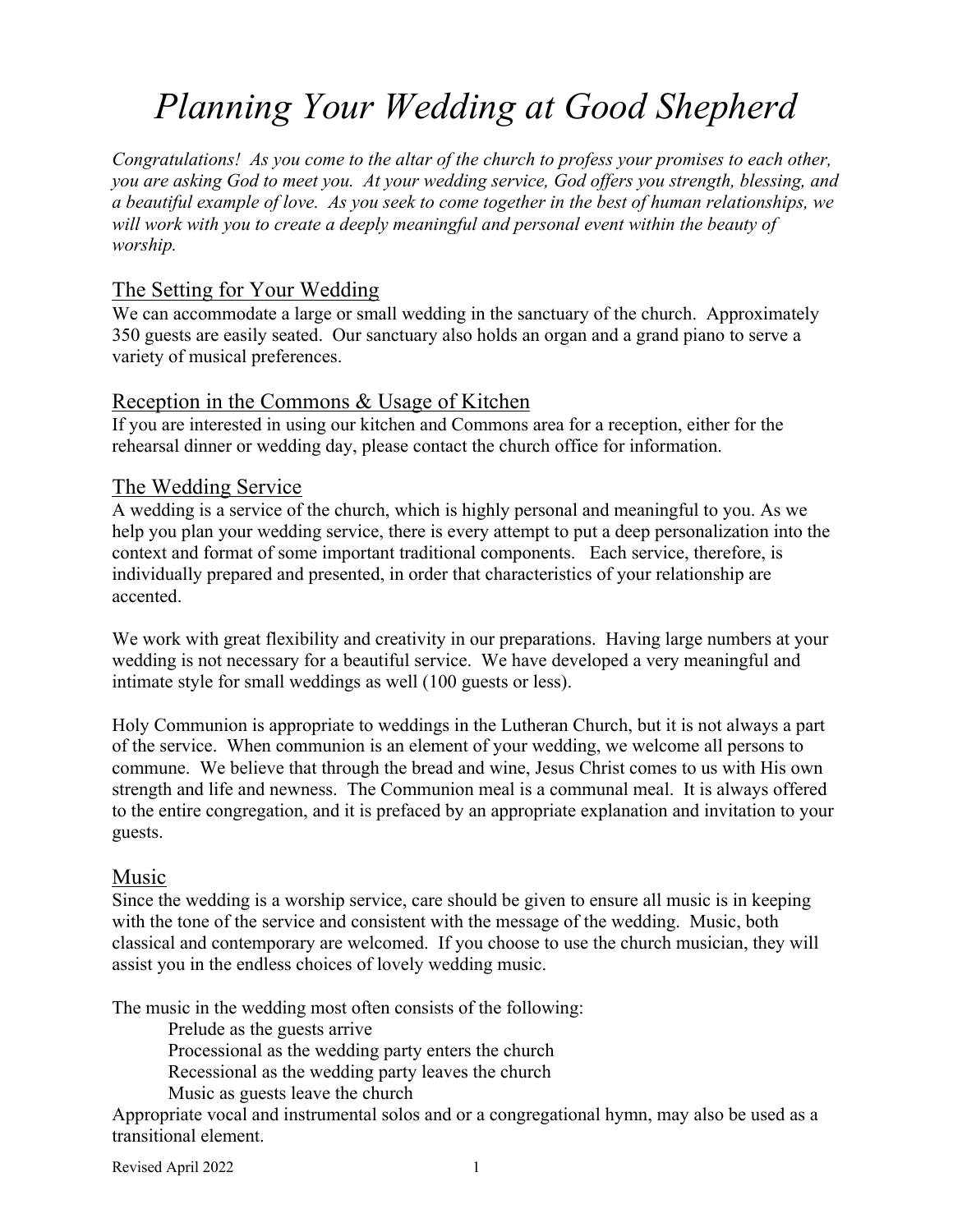# SUGGESTED STEPS LEADING TO THE CEREMONY

#### **STEP 1:** Initial Inquiry & Reservation

When *inquiring* about the possibility of having a wedding at Good Shepherd, please speak to the Church Administrator about a possible date. She will check to see if the date is open on both the church calendar and the pastor's calendar.

#### **STEP 2:** Submit Contract & Deposit

Your date with the church and/or pastor is *secure* after submitting to the church office the Wedding Contract, non-refundable \$100 deposit and the Wedding Request Information Form.

#### **STEP 3**: Prepare & Enrich Marriage Tool

We are very pleased to say that we use the counseling instrument Prepare & Enrich and ask all couples take it. Prepare & Enrich is a marriage inventory the couple will take to learn more about skills used in marriage such as communication and conflict resolution. After we receive your wedding contract, we send you a link to the on-line site. The inventory costs \$35.00 and is paid on-line directly to Prepare & Enrich.

After you complete Prepare & Enrich, you set up an appointment with the pastor who will interpret the test results with you. Reviewing Prepare/Enrich is typically a 2.5-3.0 hour session. Further counseling sessions may be scheduled if desired.

#### **STEP 4: Planning your Wedding Ceremony**

Set-up a 1.5-2.0 hour meeting to specifically plan your ceremony. At this planning meeting:

- The pastor and couple will get better acquainted.
- We will discuss the many choices around vows, scripture, family involvement, etc.
- We will design your worship service. There are no "cookie cutter" type weddings. Each service will glorify God and reflect the uniqueness of the couple. This meeting will help you prepare your order of service.
- Suggestions of Vows, Scripture passages, Order of Service, Unity Symbols etc. will be provided.
- Decide on Rehearsal Day & Time.
- Discuss church rooms needed on the day of the wedding and arrival times.

#### **STEP 5:** Meet with Musician

If using our church musician, the bride and groom will directly contact our musician to schedule a meeting time.

At this meeting:

- You will have the opportunity to hear music that you are considering for your wedding played on the piano or organ. The musician will make suggestions for music selections, based on the tone you want to set for that day.
- Set all rehearsal dates and times, which include those that take place with soloists and other special music leaders.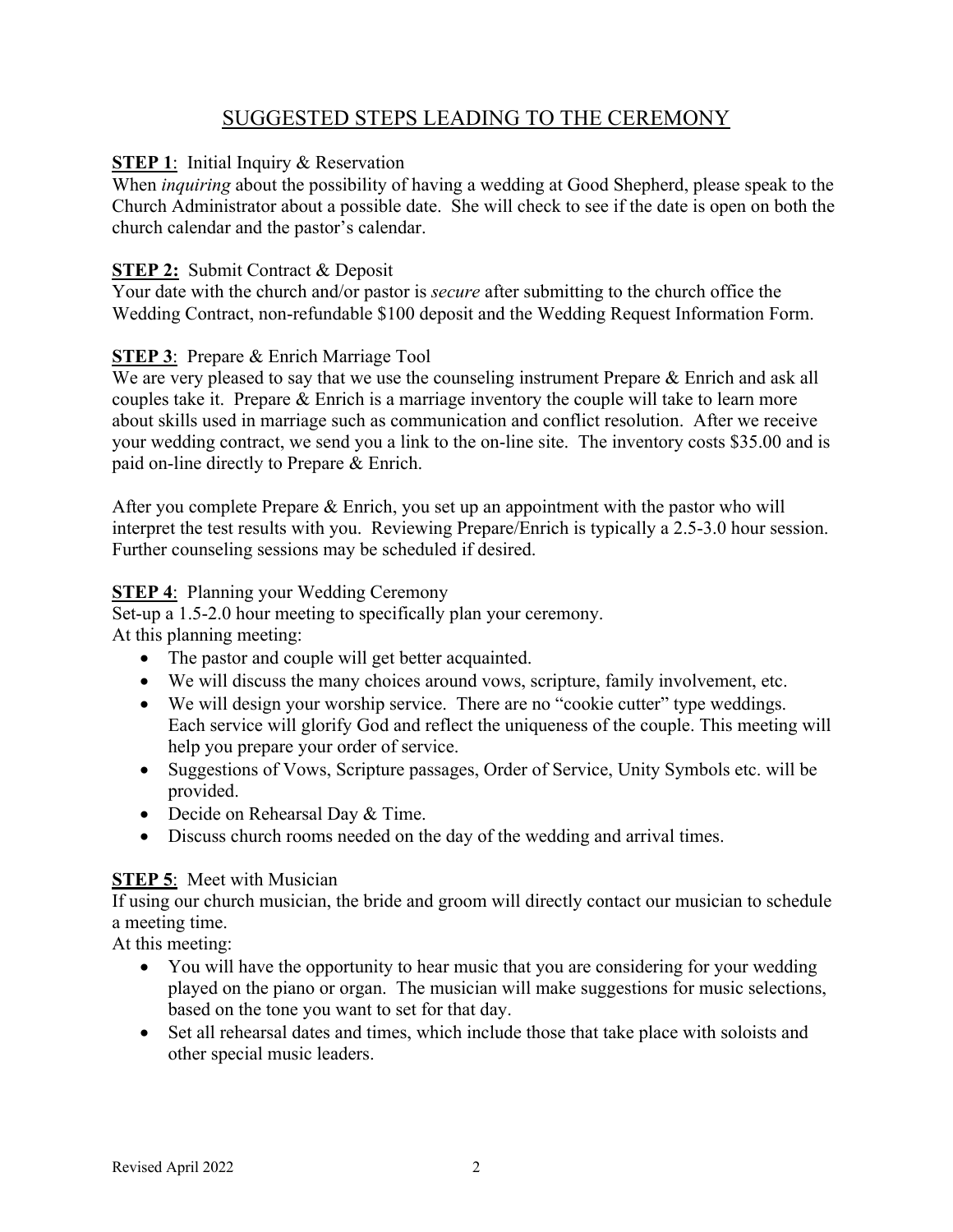#### **STEP 6:** One month before your wedding

- Email Pastor final order of service *before* printing your program.
- Give the pastor the specific time when you will decorate, wedding party will arrive, etc.

#### **STEP 7:** One Week Before Wedding

- Turn in your marriage license along with full names of two witnesses. Typically, the witnesses are the best man and best lady. A wedding cannot legally be performed by a pastor without a marriage license.
- Turn in your final wedding fees to church, pastor and musician. Fees are written directly to the party it is intended.

#### **STEP 8**: Wedding Rehearsal

Reserve your rehearsal date at your first meeting with the pastor.

There is a wedding party *gathering time* allowed of 20 minutes prior to the time that you will actually start walking through the rehearsal, which will then last about 40 minutes longer.

The pastor attends the rehearsal dinner or the wedding reception only if specifically invited. The rehearsal dinner is preferred, as it allows the pastor to become acquainted with the immediate family and friends.

Ushers and hosts/hostesses are among the most important people chosen by you. They are the working members of your wedding party, and it is their responsibility to convey your hospitality to the most important people in your lives on this memorable day in your life. For this reason, it is suggested that they attend your rehearsal, as well as your attendants.

#### **STEP 9**: THE WEDDING DAY!

All of your planning, hard work, and preparation led you to this moment--the moment that marks the beginning of a wonderful life together. When you arrive at the church, we want you to relax and enjoy the wedding you have planned. We will do our best to ensure that your plans unfold smoothly. We also promise you that your wedding ceremony will begin on time in order for the day to flow as planned. At the end of the service please have someone box up your wedding favors and unity symbol for you and throw away any garbage. Our custodian will vacuum and take out garbage.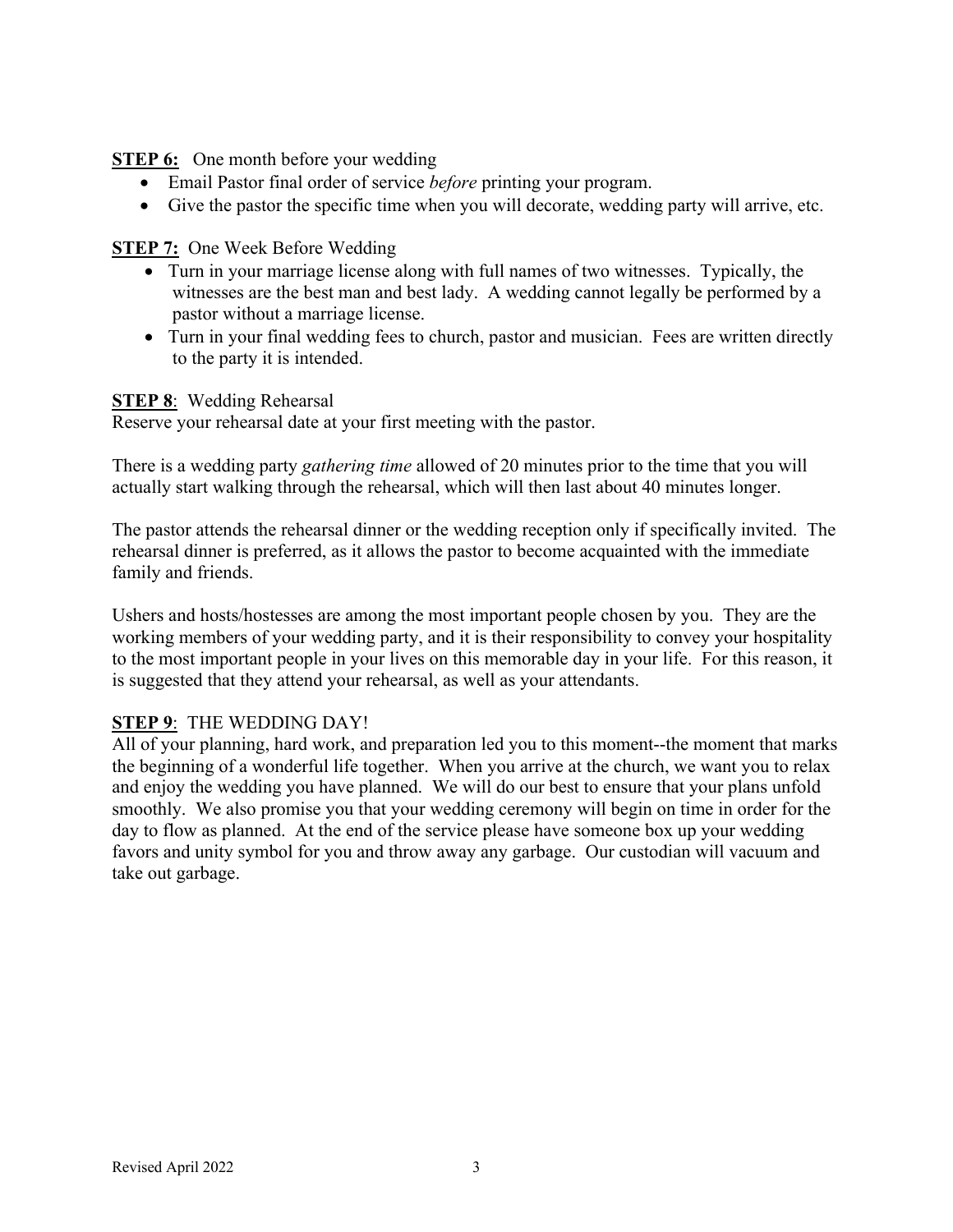# FREQUENTLY ASKED QUESTIONS

- The seating capacity in the sanctuary of Good Shepherd is 350. The length of the sanctuary's center aisle is 50 feet. There are 12 rows of pews in the center aisle.
- The seating capacity for receptions in our reception area is 200. We have round tables seating 8 comfortably. We do not provide table linens. Due to health codes, food must be catered and can be warmed and served out of our kitchen.
- We ask you and your guests to refrain from using alcohol before the wedding ceremony and while on site at GSLC.
- You may choose to use a unity symbol such as candles or sand. Good Shepherd provides stands but not the unity symbol. Unity symbols are not placed on the altar.
- You choose an outside vendor to create your wedding programs.
- We ask you to refrain from using fresh flower petals thrown on the carpet and taping on the wooden pews or walls. We typically do not put items on the altar. We do have a small 'altar-like' table that can be placed in front of the altar for such items. Please discuss your ideas with the Pastor.
- We can provide rooms for the wedding party to get ready. Let the pastor or church office know the time you will arrive.
- A Custodial Host will be on site to assist you the day of the wedding.
- You may consider choosing someone other than the pastor to read the Bible readings.
- Special Music (solos, instrumental, hymns) can be added to the service, but only the Processional and Recessional are the most essential.
- A Sound Technician from the church is present to assist with musician microphones or the usage of pre-recorded music.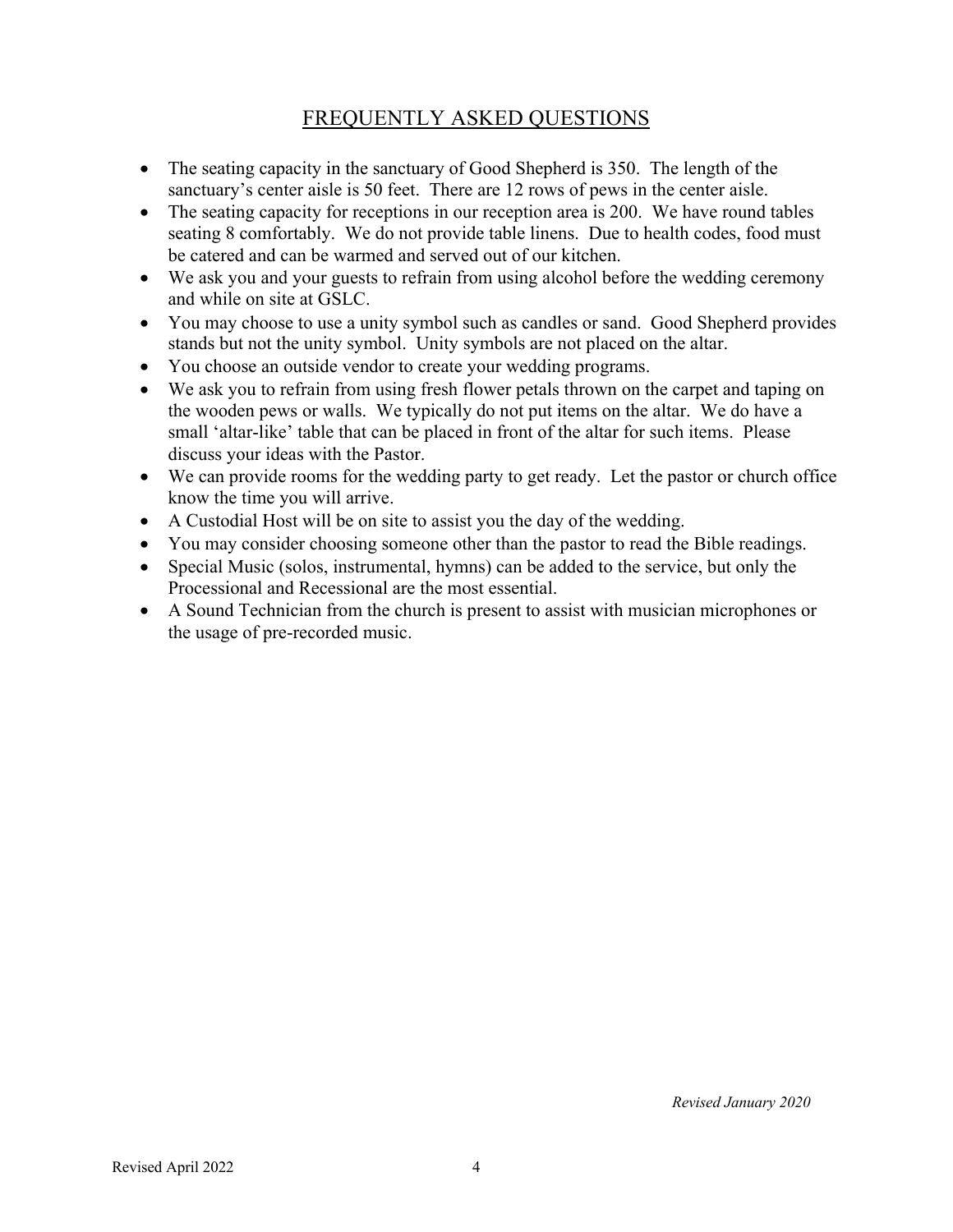## **WEDDING REQUEST & INFORMATION FORM**

*We are so pleased that you have chosen Good Shepherd Lutheran Church to assist you with your wedding. Please complete the following information and return it to the church office. We wish you all the best as you continue to plan for your life together.*

DATE OF MARRIAGE \_\_\_\_\_\_\_\_\_\_\_\_\_\_\_\_\_\_\_\_\_\_\_\_\_\_\_\_\_\_\_\_\_\_\_\_\_\_\_\_\_\_\_\_\_\_\_\_\_\_\_\_\_\_\_\_\_

LOCATION OF CEREMONY

*(Please include address if location differs from Good Shepherd)* ESTIMATED NUMBER OF GUESTS \_\_\_\_\_\_\_\_\_\_\_\_

WEDDING TIME REQUESTED

REHEARSAL DAY & TIME REQUESTED *(Gathering Time of Guests for Rehearsal is 20 minutes prior to Starting the Rehearsal.)*

 $\mathcal{L}_\mathcal{L} = \{ \mathcal{L}_\mathcal{L} = \{ \mathcal{L}_\mathcal{L} = \{ \mathcal{L}_\mathcal{L} = \{ \mathcal{L}_\mathcal{L} = \{ \mathcal{L}_\mathcal{L} = \{ \mathcal{L}_\mathcal{L} = \{ \mathcal{L}_\mathcal{L} = \{ \mathcal{L}_\mathcal{L} = \{ \mathcal{L}_\mathcal{L} = \{ \mathcal{L}_\mathcal{L} = \{ \mathcal{L}_\mathcal{L} = \{ \mathcal{L}_\mathcal{L} = \{ \mathcal{L}_\mathcal{L} = \{ \mathcal{L}_\mathcal{$ 

 $\mathcal{L}_\text{max}$ 

GROOM'S FULL NAME: BRIDE'S FULL NAME:

MAILING ADDRESS:

PHONE NUMBER:

EMAIL ADDRESS:

ARE YOU A MEMBER OF A CHURCH?<br>NO YES WHICH? NO YES WHICH? NO YES WHICH?  $\mathcal{L}_\mathcal{L} = \mathcal{L}_\mathcal{L} = \mathcal{L}_\mathcal{L} = \mathcal{L}_\mathcal{L} = \mathcal{L}_\mathcal{L} = \mathcal{L}_\mathcal{L} = \mathcal{L}_\mathcal{L} = \mathcal{L}_\mathcal{L} = \mathcal{L}_\mathcal{L} = \mathcal{L}_\mathcal{L} = \mathcal{L}_\mathcal{L} = \mathcal{L}_\mathcal{L} = \mathcal{L}_\mathcal{L} = \mathcal{L}_\mathcal{L} = \mathcal{L}_\mathcal{L} = \mathcal{L}_\mathcal{L} = \mathcal{L}_\mathcal{L}$ 

BIRTHPLACE BIRTHPLACE **BIRTH** 

AGE AT TIME OF WEDDING \_\_\_\_\_\_\_\_ AGE AT TIME OF WEDDING \_\_\_\_\_\_\_\_\_\_\_

BRIDE & GROOM'S NAME AFTER MARRIAGE: \_\_\_\_\_\_\_\_\_\_\_\_\_\_\_\_\_\_\_\_\_\_\_ AND \_\_\_\_\_\_\_\_\_\_\_\_\_\_\_\_\_\_\_\_\_\_

ADDRESS AFTER MARRIAGE:

DO YOU REQUEST HOLY COMMUNION TO BE PART OF YOUR WEDDING SERVICE?

RECEPTION LOCATION: \_\_\_\_\_\_\_\_\_\_\_\_\_\_\_\_\_\_\_\_\_\_\_\_\_\_\_\_\_\_\_\_\_\_\_\_\_\_ TIME: \_\_\_\_\_\_\_\_\_\_\_\_\_\_

Revised April 2022 5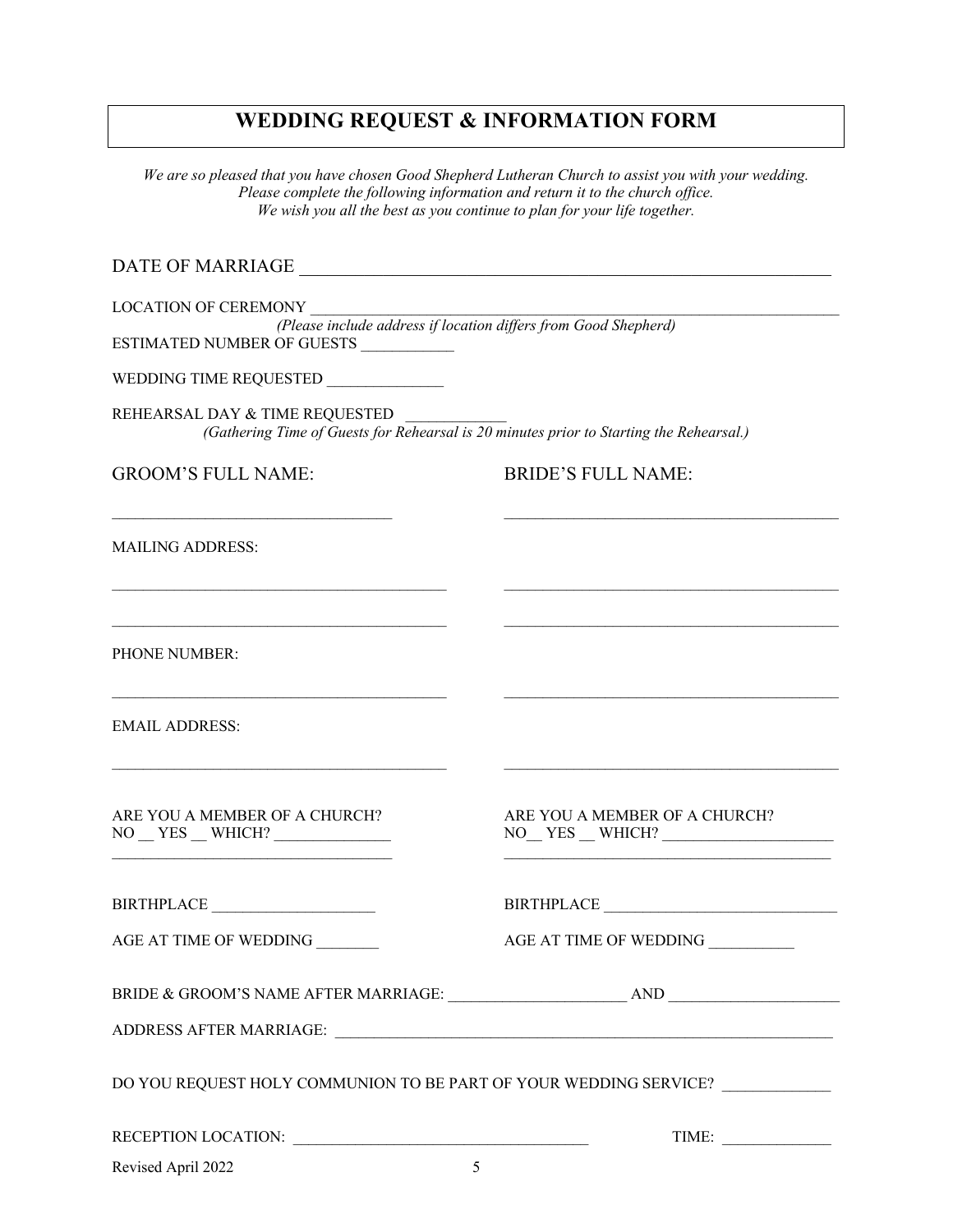$Name(s):$ 

Date of Wedding:

Date of Rehearsal:

# *Wedding Contract With Good Shepherd Lutheran Church*

Good Shepherd Lutheran Church is happy to reserve the dates listed above for your wedding when we receive the wedding request form and a deposit of \$100.

*We will pay a \$100 non-refundable deposit to reserve the date of our wedding, whether it is on or off-site, whether we are a member or not. The deposit is deducted from the overall cost of any fees of services (see page 8 of wedding booklet). One week prior to our wedding, we understand we pay the balance for the overall cost of the wedding, which includes the service fees of the pastor, church musician (if using), custodian, sound technician and reception area (if using). I understand there is no fee for the usage of the facility if I am a "contributing member" (minimum contribution of \$500 given in the prior calendar year*). If I am not a contributing member, there is a church fee of \$500.

| Signed:<br><u> 1980 - John Stone, Amerikaansk politiker (</u> † 1915) | Date:             |
|-----------------------------------------------------------------------|-------------------|
| Print Name:                                                           |                   |
| Cell Phone:                                                           | Work Phone:       |
| Email Contact:                                                        |                   |
| <b>Church Representative Signature:</b>                               |                   |
| \$100 Non-refundable Deposit (required):                              | Cash<br>Check $#$ |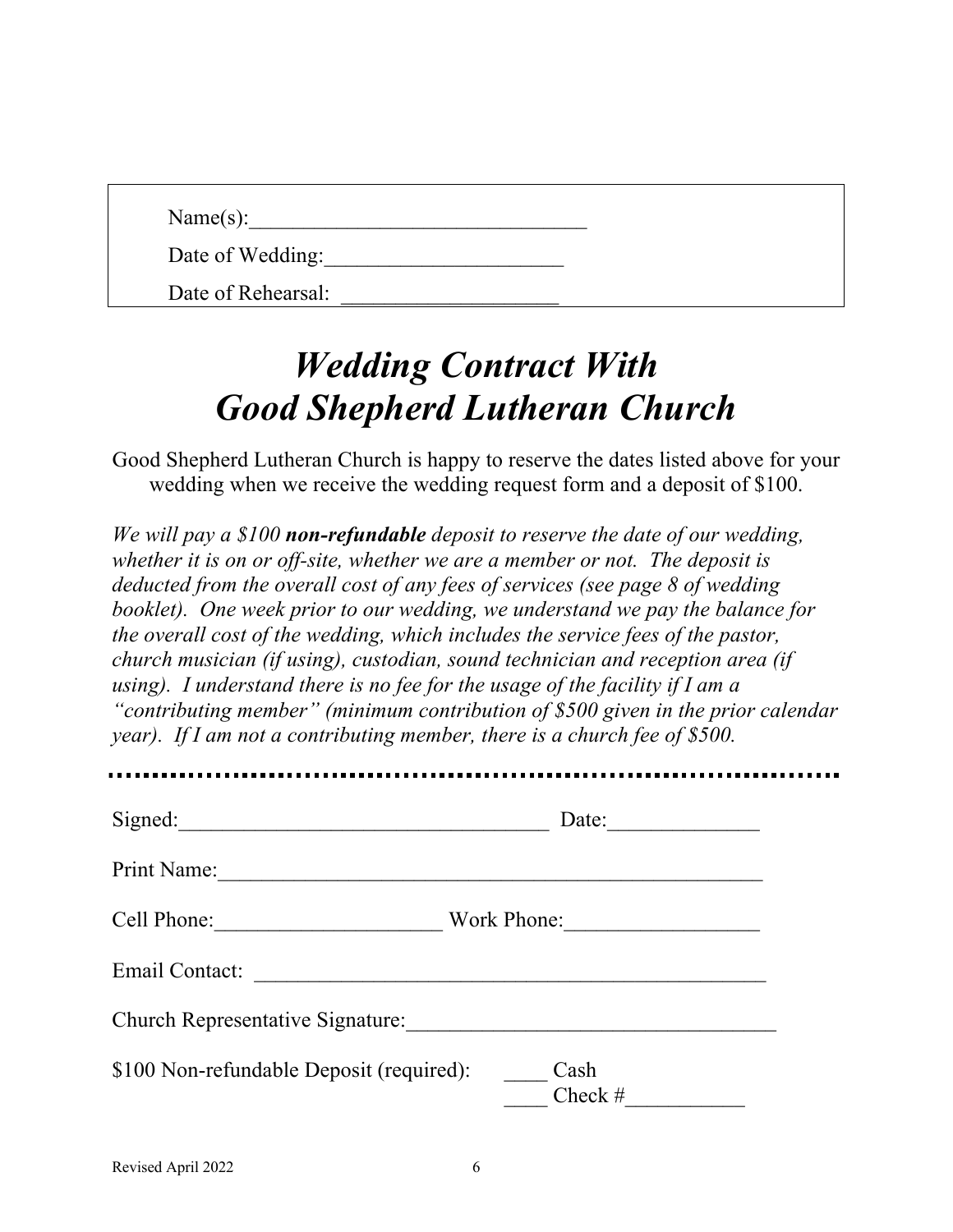# POSSIBLE ORDER OF MARRIAGE SERVICE

*Below is a basic order of service and is meant as an outline. It is not something to restrict individual involvement and creativity. We want the ceremony to reflect the couples love which will look different at each wedding.* 

| PRELUDE MUSIC                                                 | During prelude music, wedding guests are seated.                                                                                           |
|---------------------------------------------------------------|--------------------------------------------------------------------------------------------------------------------------------------------|
| PROCESSIONAL                                                  | Entrance of the wedding party.<br>Often times, there is processional music played that differs from<br>the prelude music.                  |
| <b>GREETING/WELCOME</b>                                       | Welcoming guests and inviting the presence of the Triune God.                                                                              |
| <b>READING</b> (optional)                                     | When more than one scripture passage is chosen or another<br>appropriate reading such as a poem.                                           |
| <b>PRAYER</b>                                                 |                                                                                                                                            |
| SONG (optional)                                               |                                                                                                                                            |
| <b>BIBLE READING</b>                                          | Chosen by the couple.                                                                                                                      |
| <b>MESSAGE</b>                                                | The pastor shares some brief words regarding marriage as related<br>to the couple.                                                         |
| SONG (optional)                                               | If only one special music or hymn is chosen, this is the most<br>appropriate placing, unless a unity symbol is used.                       |
| <b>EXCHANGE OF VOWS</b><br><b>EXCHANGE OF RINGS</b>           |                                                                                                                                            |
| & SONG (optional)                                             | UNITY SYMBOL (optional) Sand-ceremony, candle lighting, hand-ceremony, etc.<br>A short song may be played or sung during the unity symbol. |
| ROSES/GIFT to PARENTS (optional)<br><b>READING</b> (optional) | When more than one or two passages are chosen or a poem.                                                                                   |
| <b>MARRIAGE BLESSING</b><br>THE LORD'S PRAYER                 |                                                                                                                                            |
| <b>BENEDICTION</b>                                            |                                                                                                                                            |
| PRONOUNCEMENT OF MARRIAGE                                     |                                                                                                                                            |
| RECESSIONAL MUSIC                                             | The wedding party leaves, followed by parents.                                                                                             |
| <b>POSTLUDE</b>                                               | Music played while wedding guests are dismissed.                                                                                           |